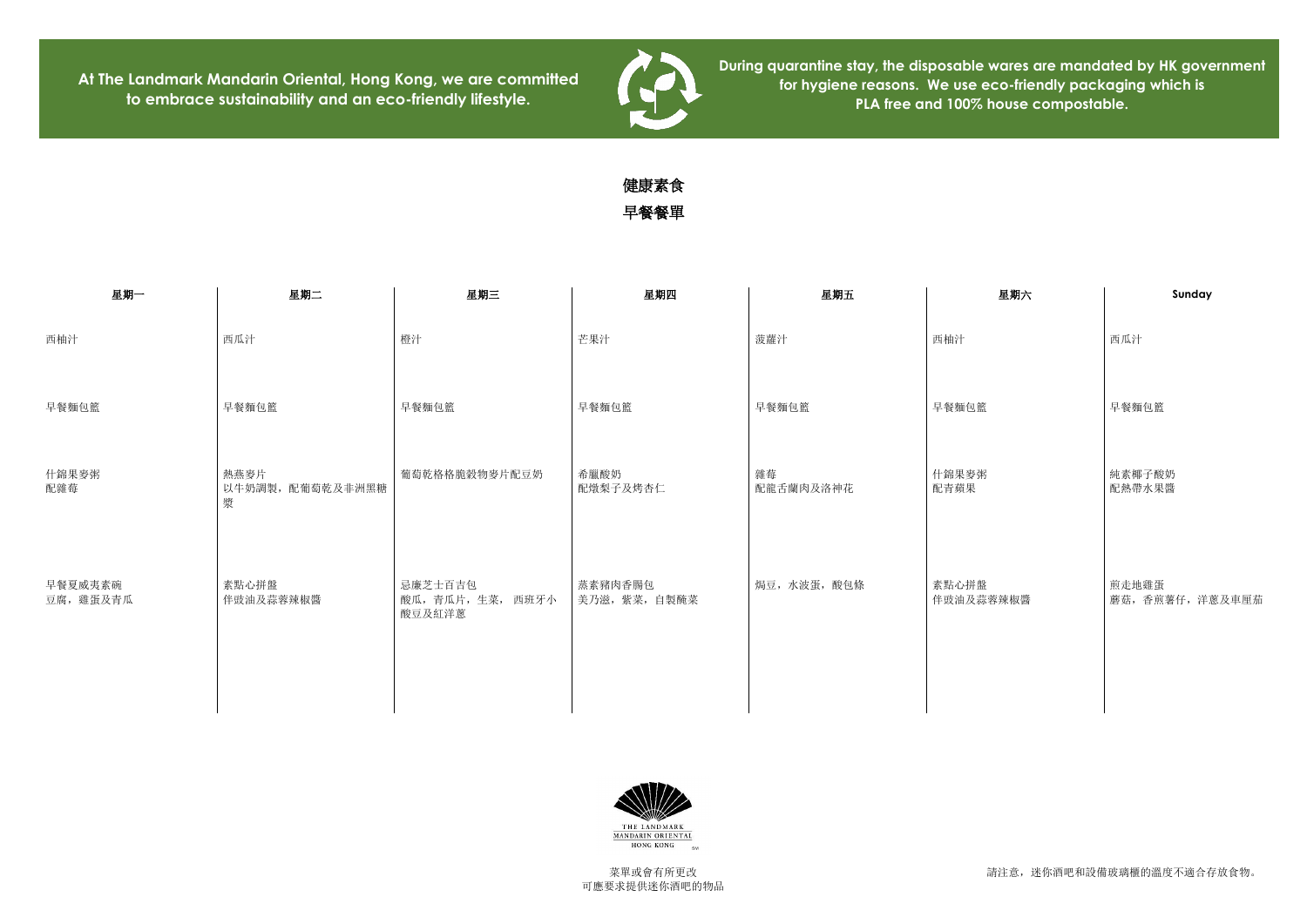請注意,迷你酒吧和設備玻璃櫃的溫度不適合存放食物。

**At The Landmark Mandarin Oriental, Hong Kong, we are committed to embrace sustainability and an eco-friendly lifestyle.**



**During quarantine stay, the disposable wares are mandated by HK government for hygiene reasons. We use eco-friendly packaging which is PLA free and 100% house compostable.**

## 健康素食

**2** 道菜午餐餐單

| 星期一                                              | 星期二                                   | 星期三                    | 星期四                      | 星期五               | 星期六                           | 星期日                         |
|--------------------------------------------------|---------------------------------------|------------------------|--------------------------|-------------------|-------------------------------|-----------------------------|
| 番茄, 西瓜, 日本生薑及羅勒沙律   南瓜湯                          | 烤南瓜子及特級初榨橄欖油                          | 捲心生菜, 田園蔬菜及花生沙律        | 柚子沙律<br>配花生及 Yam Som-O 醬 | 粟米羹               | 味噌湯<br>裙帶菜、蘑菇及柚子              | 菠菜菊苣沙律<br>配香梨及核桃            |
| 素星洲風味喇沙<br>惹味叻沙湯, 椰汁, 米粉, 四季<br>豆, 白菜, 豆腐卜, 及參巴醬 | 意大利鳥巢麵<br>配綠色蔬菜香蒜醬, 瑞可塔芝士,<br>綠葉碎及烤松子 | 素炒飯<br>雞蛋, 西蘭花, 青露筍及青蔥 | 素四川擔擔面                   | 豆腐芽菜炒米粉<br>配香蔥及豉油 | 素夏威夷魚生飯<br>牛油果, 雞蛋, 豆腐, 毛豆及糙米 | 番茄湯蒟蒻麵<br>蘿蔔, 蘑菇, 雞蛋,<br>青蔥 |



| 星期日                                |
|------------------------------------|
| 菠菜菊苣沙律<br>配香梨及核桃                   |
| 番茄湯蒟蒻麵<br>蘿蔔, 蘑菇, 雞蛋, 韓國辣椒醬及<br>青蔥 |
|                                    |